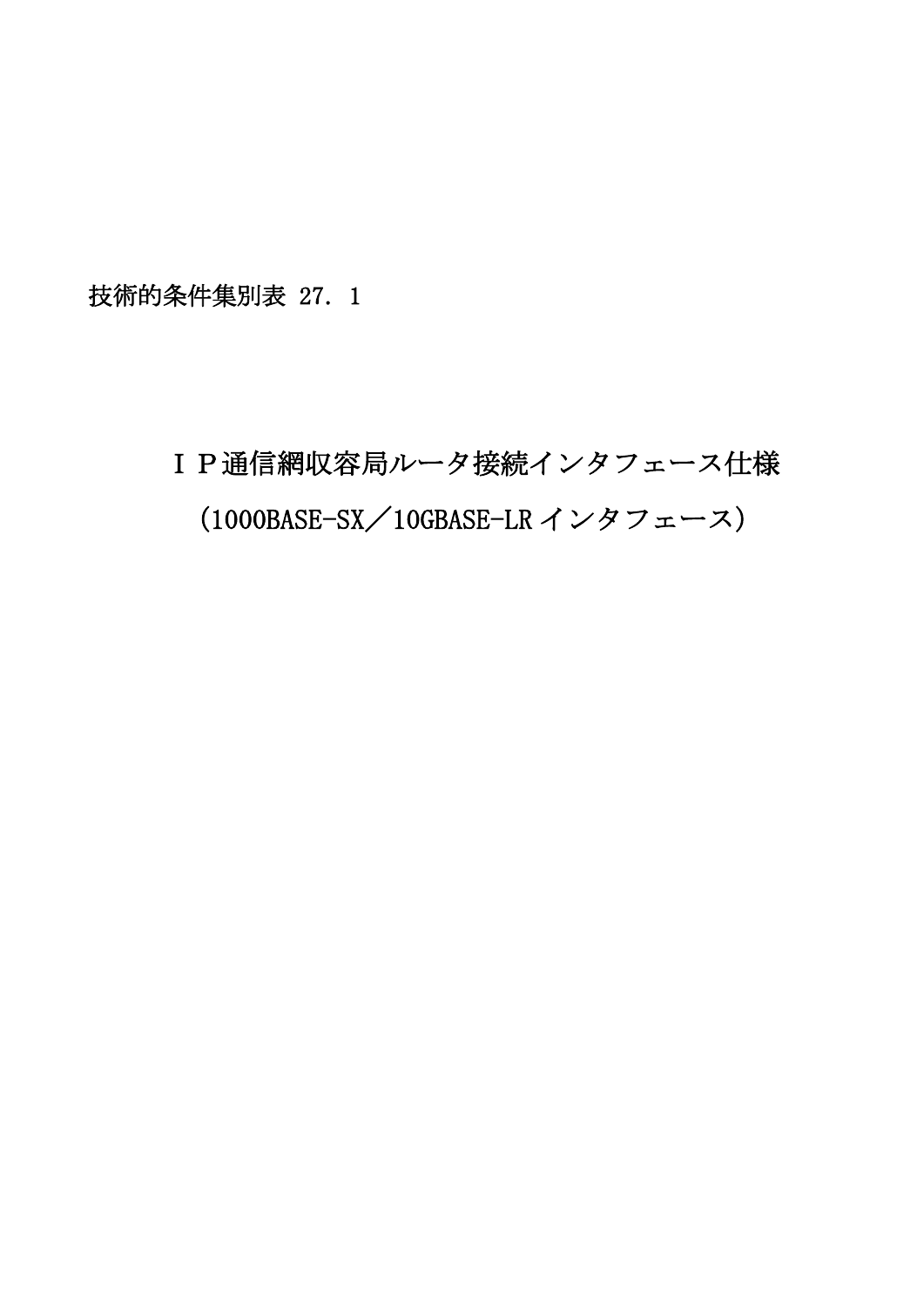| [参照規格一覧]            |                                                                                       |
|---------------------|---------------------------------------------------------------------------------------|
| <b>IETF RFC791</b>  | (Internet Protocol)<br>1981.9)                                                        |
| IETF RFC826         | (An Ethernet Address Resolution Protocol: Or Converting Network Protocol Addresses to |
|                     | 48 bit Ethernet Address for Transmission on Ethernet Hardware<br>1982.11)             |
| IETF RFC894         | (A Standard for the Transmission of IP Datagrams over Ethernet Networks<br>1984.4)    |
| TETF RFC1332        | (The PPP Internet Protocol Control Protocol (IPCP)<br>1992.5                          |
| <b>IETF RFC1334</b> | (PPP Authentication Protocols 1992. 10)                                               |
| IETF RFC1661        | (The Point-to-Point Protocol (PPP)<br>1994. 7)                                        |
| IETF RFC1994        | (PPP Challenge Handshake Authentication Protocol (CHAP)<br>1996.8                     |
| TETF RFC2516        | (A Method for Transmitting PPP Over Ethernet (PPPoE)<br>1999.1                        |
| IEEE 802.10         | (IEEE Standards for Local and Metropolitan Area Networks: Virtual Bridged Local Area  |
|                     | Networks 1998)                                                                        |
| TEEE S+J 809 3      | (Information tooppology-Tologommunications and information exchange between)          |

IEEE Std 802.3 (Information technology-Telecommunications and information exchange between systems-Local and metropolitan area networks-Specific requirements-Part3:Carrier sense multiple access with collision detection(CSMA/CD) access method and physical layer specifications 1998 Edition)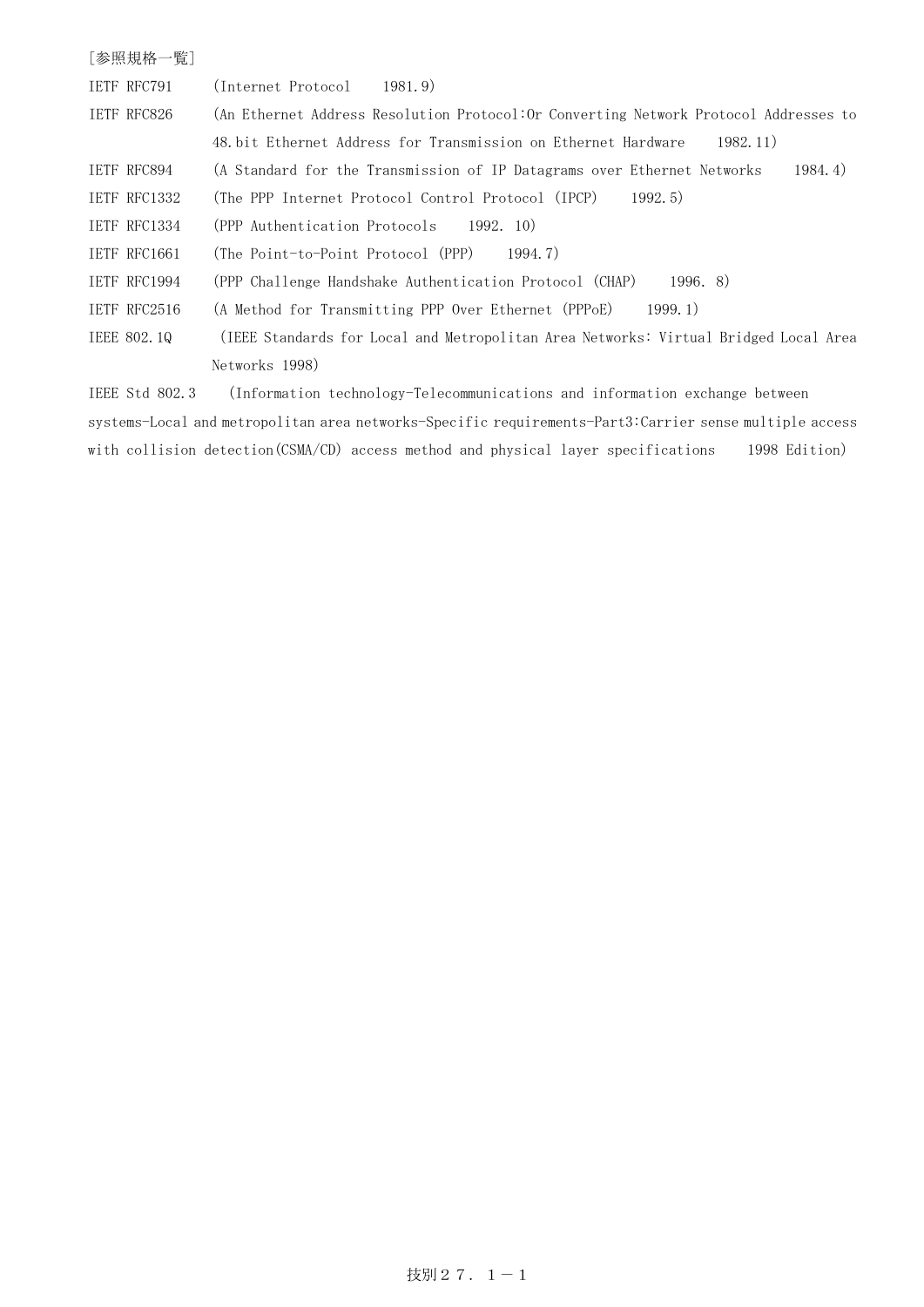- 1.物理層(レイヤ1)仕様
- 1.1 削除
- 1.2 1000BASE-SX インタフェース接続時 IEEE Std 802.3 Clause36 および 38 準拠 コネクタ仕様 JIS C5973 準拠 ケーブル仕様 JIS C6832 SGI-62.5/125 準拠
- 1.3 10GBASE-LR インタフェース接続時 IEEE Std 802.3 Clause49、51 および 52 準拠 コネクタ仕様 JIS C5973/C5964-20 準拠 ケーブル仕様 JIS C6832 SGI-62.5/125 準拠
- 2. データリンク層 (レイヤ2) 仕様
- 2. 1 1000BASE-SX 仕様/10GBASE-LR 仕様 IEEE Std 802.3 Clause4 準拠
- 2.1.1 フレーム構成 IEEE Std 802.3 Clause3 及び IETF RFC894 準拠
- 2.1.2 物理アドレス解決方法 IETF RFC826 準拠
- 2.2 VLAN 仕様

IEEE 802.1Q 準拠

ただし、Tag header としては Ethernet-encoded tag header を使用し、TCI における user\_priority の 値は 0 とする。

2.3 PPPoE仕様

IETF RFC2516 準拠

2. 3. 1 PPPoE Active Discovery Initiation (PADI) のタグ PADI において使用するタグは以下のとおり。

| タグタイプ        | タイプ値   | 備考        |
|--------------|--------|-----------|
| Service-Name | 0x0101 |           |
| Host-Uniq    | 0x0103 | 使用することも可能 |

2.3.2 PPPoE Active Discovery Offer (PADO) のタグ PADO において使用するタグは以下のとおり。

| タグタイプ        | タイプ値   | 備考                |  |
|--------------|--------|-------------------|--|
| Service-Name | 0x0101 | タグ値には PADI 送信値を設定 |  |
| AC-Name      | 0x0102 |                   |  |

### 技別  $27.1-2$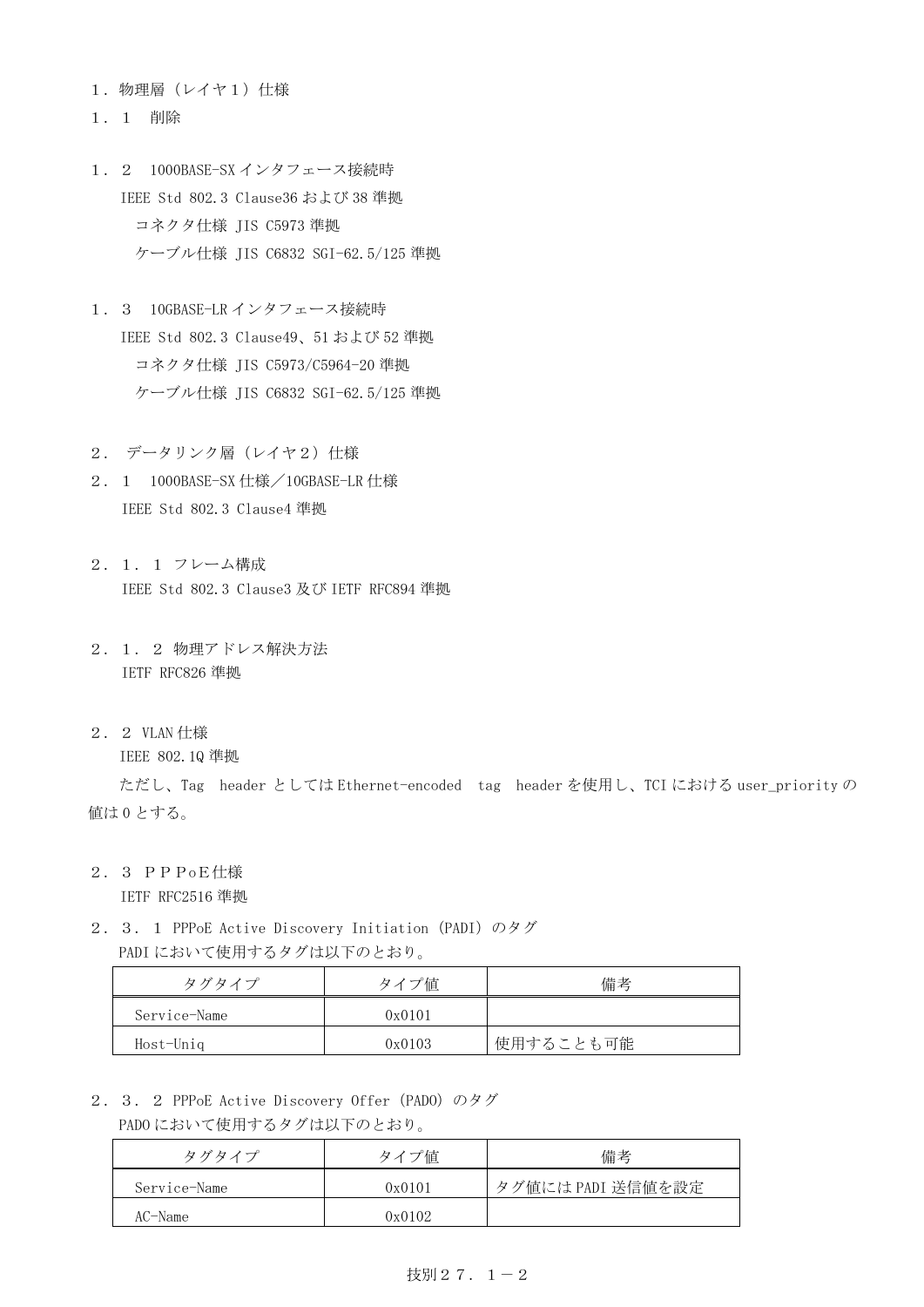| Host-Uniq     | 0x0103 | 使用することも可能<br>タグ値には PADI 送信値を設定 |  |
|---------------|--------|--------------------------------|--|
| AC-Cookie     | 0x0104 |                                |  |
| Generic-Error | 0x0203 | 使用することも可能                      |  |

2. 3. 3 PPPoE Active Discovery Request (PADR) のタグ

PADRにおいて使用するタグは以下のとおり。

| タグタイプ         | タイプ値   | 備考                |
|---------------|--------|-------------------|
| Service-Name  | 0x0101 | タグ値には PADO 受信値を設定 |
| $AC-Name$     |        | 使用することも可能         |
|               | 0x0102 | タグ値には PADO 受信値を設定 |
| Host-Uniq     |        | 使用することも可能         |
|               | 0x0103 | タグ値には PADO 受信値を設定 |
| AC-Cookie     | 0x0104 | タグ値には PADO 受信値を設定 |
| Generic-Error | 0x0203 | 使用することも可能         |

2. 3. 4 PPPoE Active Discovery Session-confirmation (PADS) のタグ PADSにおいて使用するタグは以下のとおり。

| タグタイプ              | タイプ値   | 備考                |
|--------------------|--------|-------------------|
|                    |        | 要求されたサービス名を受け入れる  |
| Service-Name       | 0x0101 | 場合に使用する           |
|                    |        | タグ値には PADR 送信値を設定 |
|                    |        | 使用することも可能         |
| $AC$ -Name         | 0x0102 | タグ値には PADR 送信値を設定 |
|                    |        | 使用することも可能         |
| Host-Uniq          | 0x0103 | タグ値には PADR 送信値を設定 |
| AC-Cookie          | 0x0104 | タグ値には PADR 送信値を設定 |
|                    |        | 要求されたサービス名を拒否する場  |
| Service-Name-Error | 0x0201 | 合に使用する            |
| AC-System-Error    | 0x0202 | 使用することも可能         |
| Generic-Error      | 0x0203 | 使用することも可能         |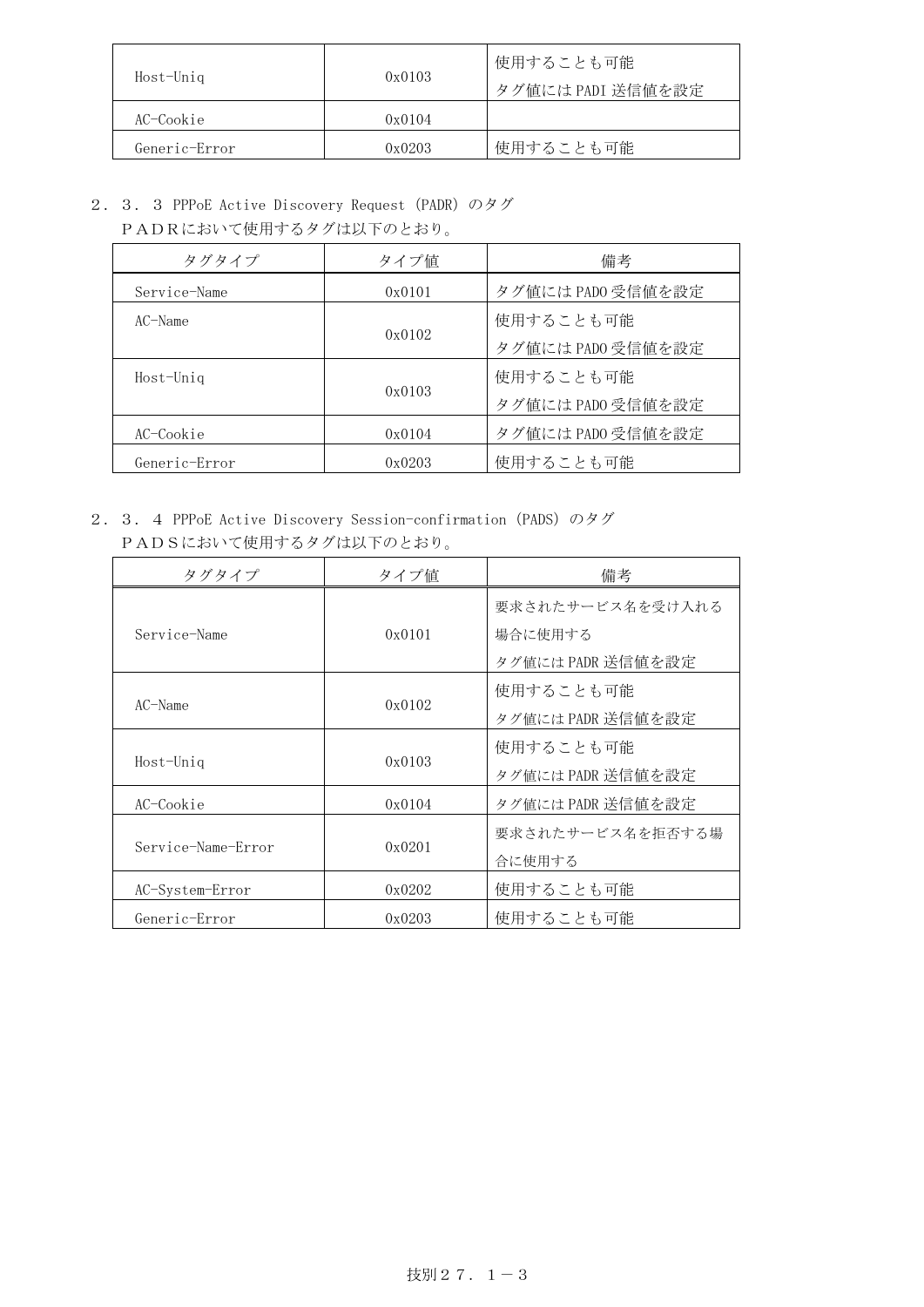## 2.4 PPP仕様

IETF RFC1661 に準拠したPPPを使用する。

PPP上では、NCPとして IETF RFC1332 に準拠したIPCPを、またLCPにおける認証プロトコルと して IETF RFC1994 に準拠したCHAP、IETF RFC1334 に準拠したPAPを使用する。

2.4.1 PPPフレーム構成

PPPフレーム構成は以下のとおり。



| ビット<br>6<br>5<br>$\overline{4}$ | フィールド長 | 値                       |
|---------------------------------|--------|-------------------------|
| フラグ                             | 1 byte | 0x7E                    |
| アドレス                            | 1 byte | 0xFF                    |
| 制御                              | 1 byte | 0x03                    |
| トコル識別子                          | 2 byte | プロトコル識別<br>子の許容値を参<br>照 |
| 情報                              | 可変長    | LCP、NCP、ネットワーク<br>レイヤ情報 |
| ェックシーケンス                        | 2 byte | (FCS)                   |
| フラグ                             | 1 byte | 0x7E                    |

プロトコル識別子フィールドの許容値は以下のとおり。

| 値      | 対応するプロトコル名                                  |
|--------|---------------------------------------------|
| 0x0021 | Internet Protocol                           |
| 0x8021 | Internet Protocol Control Protocol          |
| 0xC021 | Link Control Protocol                       |
| 0xC023 | Password Authentication Protocol            |
| 0xC223 | Challenge Handshake Authentication Protocol |

2.4.2 LCPコンフィグレーションオプション

使用するLCPコンフィグレーションオプションのタイプ値については以下のとおり。

| タイプ値 | オプション                   |
|------|-------------------------|
|      | Maximum-receive-unit    |
|      | Authentication-protocol |
|      | Magic-Number            |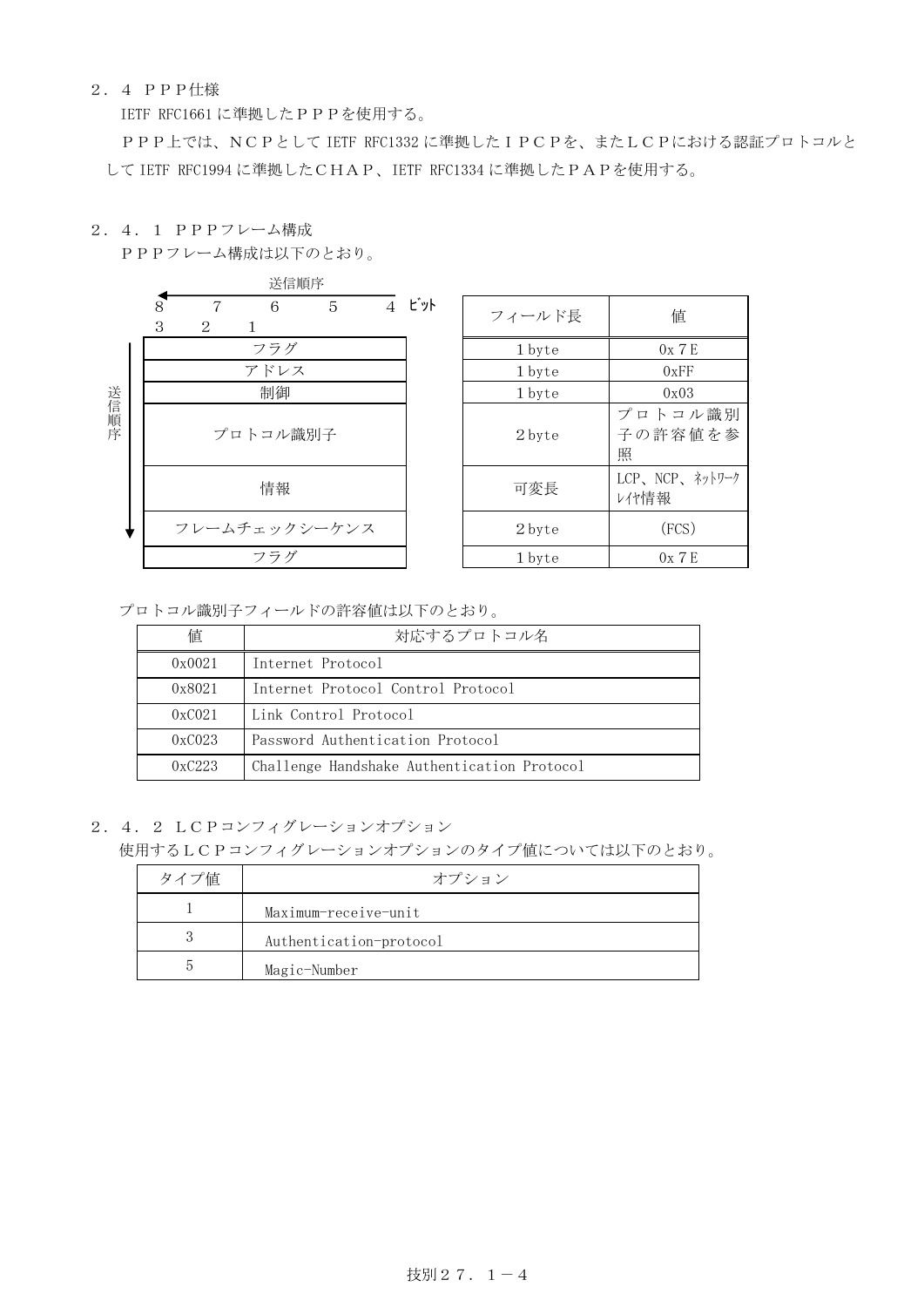## 2.4.3 認証プロトコル

認証プロトコルとして IETF RFC1994 に準拠したCHAP、IETF RFC1334 に準拠したPAPを使用する。 なお、認証プロトコルはCHAPとPAPを併用し、CHAP優先とする。

また、認証先がPAP認証のみサポートしておりCHAP認証ができない場合には、CHAPの認証フェー ズ後に再度 PAPによる認証要求を行なう。認証先がPAP認証のみをサポートする場合のPAP認証OK 時のシーケンスを以下に示す。

| 協定事業者網<br>(端末機器) |                                            |        |                                                | IP 通信網 |     |                                 |
|------------------|--------------------------------------------|--------|------------------------------------------------|--------|-----|---------------------------------|
|                  |                                            |        | LCP(Configure-Request)<br>オプション:認証プロトコル (CHAP) |        |     |                                 |
|                  | LCP(Configure-Ack)<br>オプション:認証プロトコル (CHAP) |        |                                                |        |     |                                 |
|                  |                                            | 認証フェーズ |                                                |        |     |                                 |
|                  |                                            |        | CHAP(Challenge)<br>值、名前                        |        |     |                                 |
|                  | CHAP (Response)<br>值、名前                    |        |                                                |        |     |                                 |
|                  |                                            |        | LCP(Configure-Request)<br>オプション:認証プロトコル (PAP)  |        | 証不可 | 認証先が PAP 認証のみ対<br>応しているため、CHAP認 |
|                  | LCP(Configure-Ack)<br>オプション:認証プロトコル (PAP)  |        |                                                |        |     |                                 |
|                  | PAP(Authnticate-Request)<br>ID、パスワート       | 認証フェーズ |                                                |        |     |                                 |
|                  |                                            |        | PAP (Authenticate-Ack)                         |        |     |                                 |

2.4.4 IPCPコンフィグレーションオプション

## 使用するIPCPコンフィグレーションオプションは以下のとおり。

| タイプ値 | オプション                        | 備考        |
|------|------------------------------|-----------|
|      | IP-Address                   |           |
| 129  | Primary DNS Server Address   | 使用することも可能 |
| 131  | Secondary DNS Server Address | 使用することも可能 |